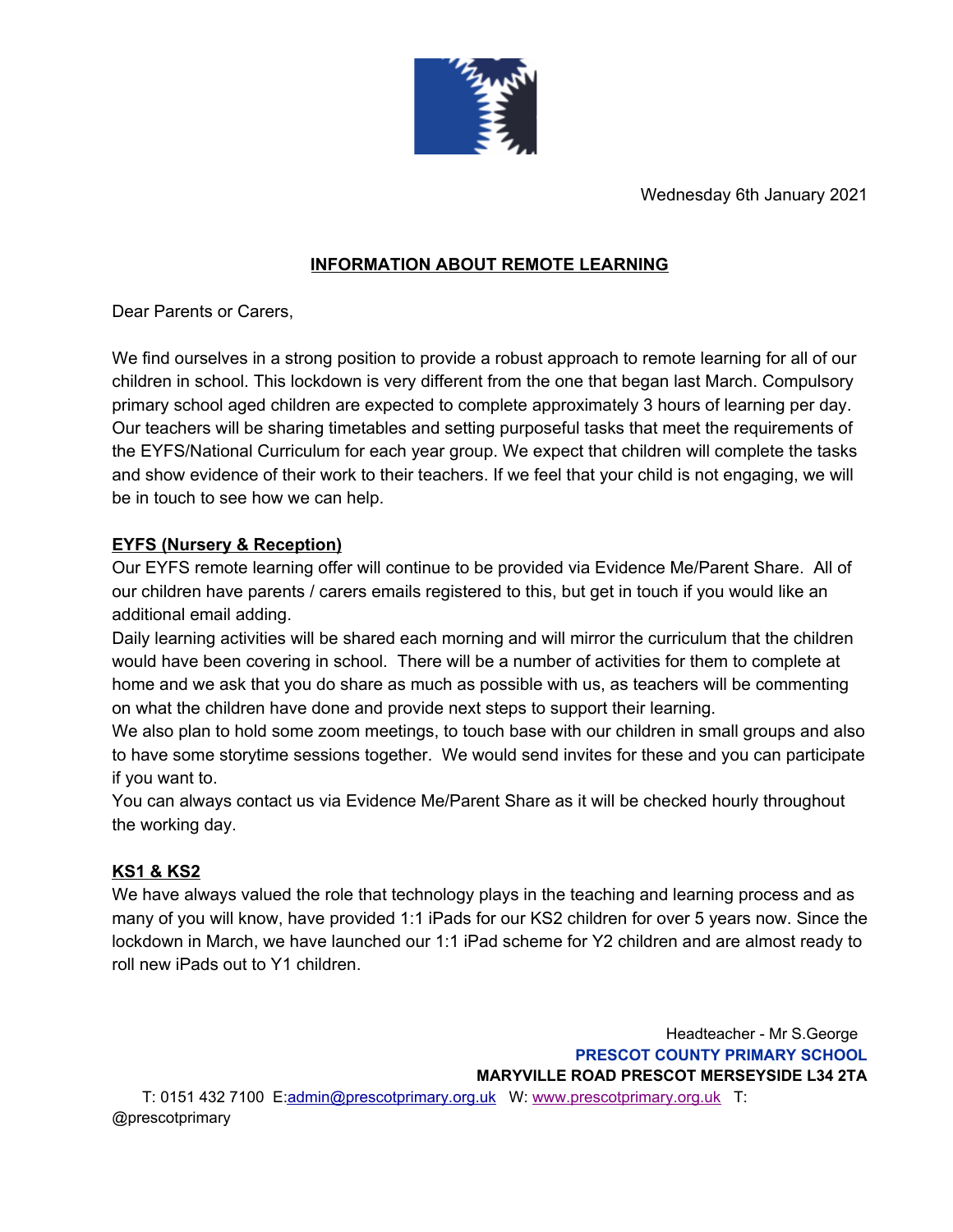

Google Classroom enables all children from Y1 to Y6 to access their daily timetable, hand-in work and receive feedback from their teachers. Children can also comment on their class 'stream'. Please encourage them to comment politely and purposefully. Children who attend our Key Worker Provision will be using Google Classroom and will follow a similar timetable - our remote offer for Y1-Y6 will match what is taught in school.

Children from Y3 to Y6 will have a personal Google Slides presentation, onto which they can add evidence of their work. This is so that we - and they - can keep a record of what work they have completed at home (screenshots/images/videos). All of their evidence can be stored on these slides - just add a new slide when needed. At half term, the children should then be able to look back on what work they have completed during lockdown.

We are going to invite children from Y1 to Y6 to join Zoom meetings occasionally with their teachers and potentially, the other children in school. The amount, purpose and timings of these virtual meetings will differ from year to year. We know that younger children may find this more difficult whilst older children are more independent. These 'meetings' will not be 'live lessons', ie, the teacher will not teach a lesson from start to finish at a particular time of the day. Feedback from families during the last lockdown indicated that parents find our flexible approach more appropriate. Zoom will give teachers the opportunity to discuss work, share next steps and celebrate achievements; this will help to keep children engaged. However, please do not worry if your child cannot join every meeting. We appreciate that each day is different and family situations can differ from one day to the next. If your children do join a meeting, please encourage them to dress appropriately (no nightwear please), speak and listen politely and be in as quiet as space as possible.

### **Resources**

Whilst we will set work digitally, we do not expect every piece of work to be completed online. Some tasks may involve writing, building, drawing, investigating or role-playing. Children with iPads can take photographs of what they do and upload to their Google Classroom. Parents can also share via the class Twitter account. If, however, you are struggling to find paper/pencil resources at home, please let us know and we can provide some for you. Email the main office: [admin@prescotprimary.org.uk](mailto:admin@prescotprimary.org.uk) or ring 0151 432 7100.

We do not expect to set any work that will need printing off at home.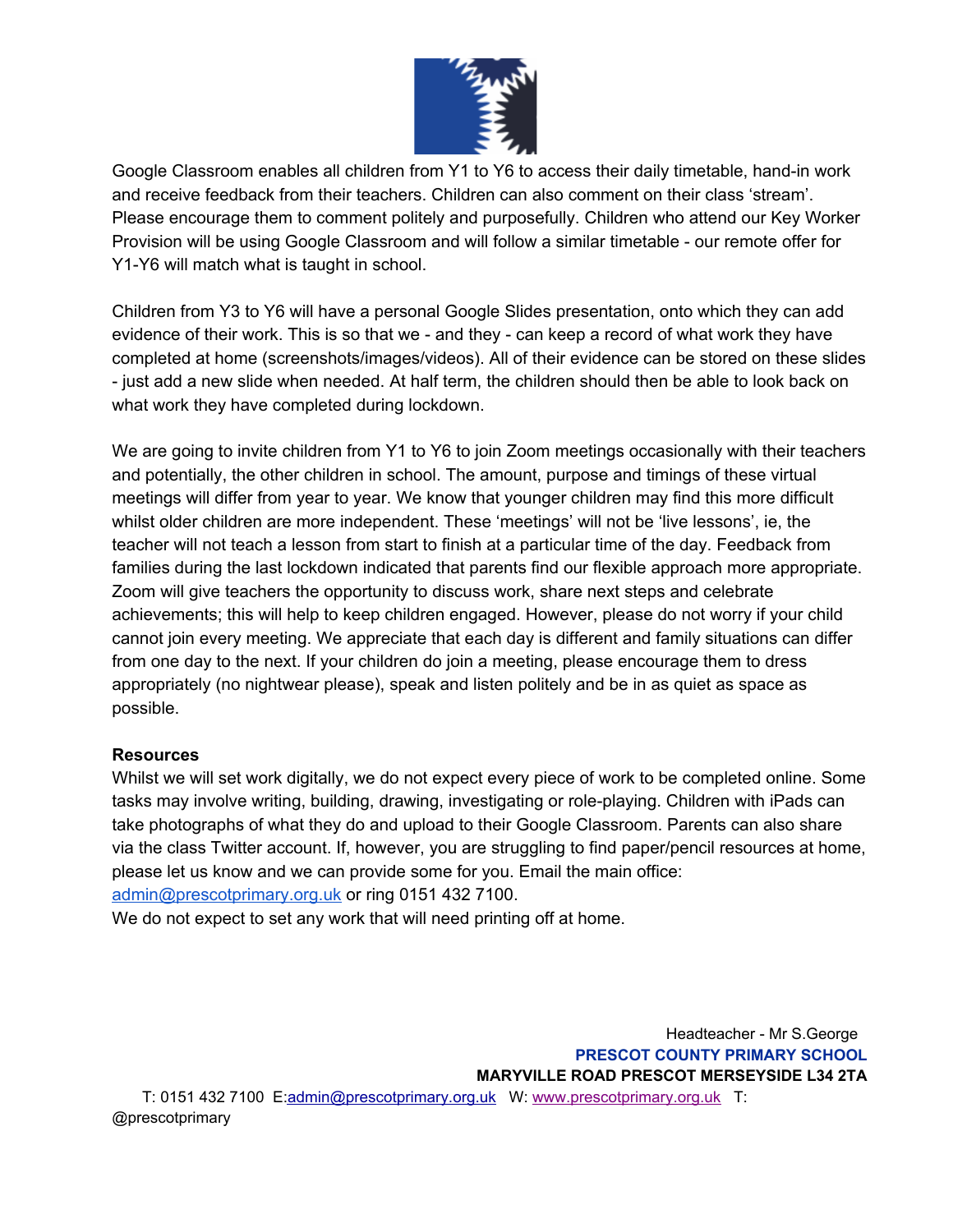

#### **Pastoral support**

Sometimes, with remote learning, we notice that children may not be engaging or may make comments in class streams that are of concern. If we notice anything of concern about your child whilst they are learning remotely, our pastoral team or the class teacher will be in touch to discuss it with you. Our safeguarding procedures remain as rigorous as always and we will continue to work with you during these difficult times.

#### **Assemblies**

We will post weekly assembly videos onto the digital platforms which will be a nice way of celebrating home and school achievements.

As always during these difficult times, we will continue to review our practice weekly. If you have any issues with our remote learning offer, however, please contact us immediately and we will endeavour to solve any problems.

We appreciate your efforts in becoming teachers whilst juggling the demands of family life and work. If you need our help, please ask.

Kind regards,

Mr George & Mrs Seddon